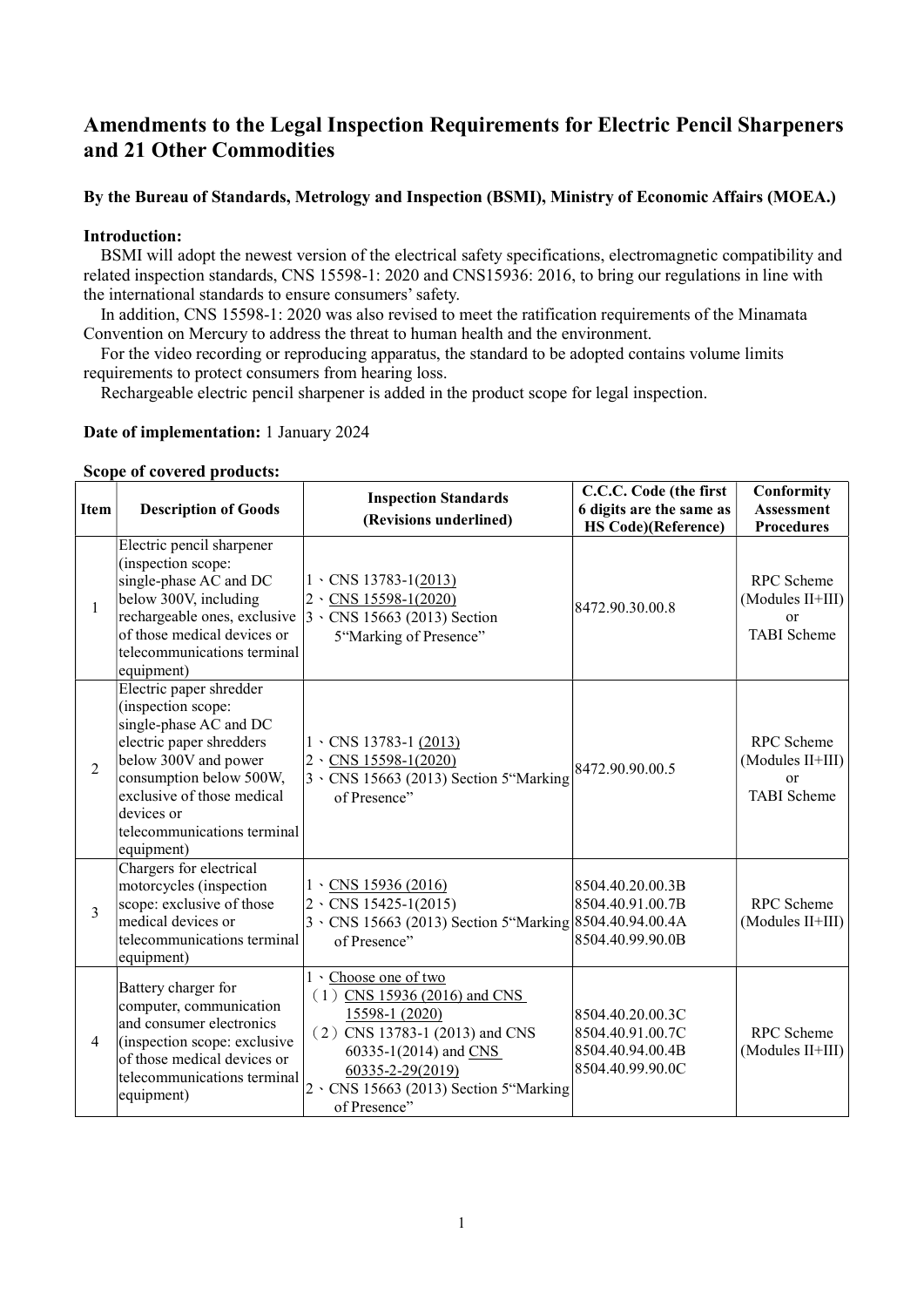| 5  | Chargers for electrical bikes<br>(inspection scope: exclusive<br>of those medical devices or<br>telecommunications terminal<br>equipment)                                                                                                                                   | $1 \cdot$ CNS 15936 (2016)<br>$2 \cdot$ CNS 15425-1(2015)<br>3 \CNS 15663 (2013) Section 5"Marking 8504.40.94.00.4D<br>of Presence"                                                                                                                                      | 8504.40.20.00.3E<br>8504.40.91.00.7E<br>8504.40.99.90.0E                 | RPC Scheme<br>(Modules II+III)                                        |
|----|-----------------------------------------------------------------------------------------------------------------------------------------------------------------------------------------------------------------------------------------------------------------------------|--------------------------------------------------------------------------------------------------------------------------------------------------------------------------------------------------------------------------------------------------------------------------|--------------------------------------------------------------------------|-----------------------------------------------------------------------|
| 6  | Chargers for assisted<br>electrical bikes (inspection<br>scope: exclusive of those<br>medical devices or<br>telecommunications terminal<br>equipment)                                                                                                                       | $1 \cdot$ CNS 15936 (2016)<br>$2 \cdot$ CNS 15425-1(2015)<br>3 \CNS 15663 (2013) Section 5"Marking 8504.40.94.00.4E<br>of Presence"                                                                                                                                      | 8504.40.20.00.3F<br>8504.40.91.00.7F<br>8504.40.99.90.0F                 | RPC Scheme<br>(Modules II+III)                                        |
| 7  | Wireless Charger (inspection<br>scope: exclusive of those<br>medical devices or<br>telecommunications terminal<br>equipment)                                                                                                                                                | $1 \cdot$ CNS 13803(2018)<br>$2 \cdot$ CNS 15598-1 (2020)<br>3 \ CNS 15663 (2013) Section 5"Marking 8504.40.99.90.0H<br>of Presence"                                                                                                                                     | 8504.40.20.00.3G                                                         | RPC Scheme<br>(Modules II+III)                                        |
| 8  | Power supply products for<br>automotive cigar lighter<br>(inspection scope: exclusive<br>of those medical devices or<br>telecommunications terminal<br>equipment)                                                                                                           | $1 \cdot$ CNS 15936 (2016)<br>$2 \cdot$ CNS 15598-1 (2020)<br>3 \CNS 15663 (2013) Section 5 "Marking<br>of Presence"                                                                                                                                                     | 8504.40.99.90.0G                                                         | RPC Scheme<br>(Modules II+III)                                        |
| 9  | Laser-optical video disc<br>recorder/player or player<br>(inspection scope: exclusive<br>of those medical devices or<br>telecommunications terminal<br>equipment)                                                                                                           | $1 \cdot$ CNS 15936 (2016)<br>$2 \cdot$ CNS 15598-1 (2020)<br>3 \ CNS 15663 (2013) Section 5"Marking<br>of Presence"                                                                                                                                                     | 8521.90.10.00.3                                                          | RPC Scheme<br>(Modules II+III)<br><sub>or</sub><br><b>TABI</b> Scheme |
| 10 | Digital record hard disk type<br>video recorder/player or<br>video player, with BNC<br>connector which can connect<br>out with RS232, RS422 or<br>GPI interface (inspection<br>scope: exclusive of those<br>medical devices or<br>telecommunications terminal<br>equipment) | $1 \cdot$ CNS 15936 (2016)<br>$2 \cdot$ CNS 15598-1 (2020)<br>3 \ CNS 15663 (2013) Section 5"Marking<br>of Presence"                                                                                                                                                     | 8521.90.30.00.9                                                          | RPC Scheme<br>(Modules II+III)<br>or<br><b>TABI</b> Scheme            |
| 11 | Other video recording or<br>reproducing apparatus<br>(inspection scope: exclusive<br>of those medical devices or<br>telecommunications terminal<br>equipment)                                                                                                               | $1 \cdot$ CNS 15936 (2016)<br>$2 \cdot$ CNS 15598-1 (2020)<br>3 \ CNS 15663 (2013) Section 5"Marking<br>of Presence"                                                                                                                                                     | 8521.90.90.00.6                                                          | RPC Scheme<br>(Modules II+III)<br><sub>or</sub><br>TABI Scheme        |
| 12 | Navigation apparatus<br>(inspection scope: exclusive<br>of those for marine, for<br>aviation, medical devices or<br>telecommunications terminal<br>equipment)                                                                                                               | $1 \cdot$<br>CNS 15936 (2016)<br>$2 \cdot$ CNS 15598-1 (2020)<br>3 \ CNS 15663 (2013) Section 5"Marking<br>of Presence"                                                                                                                                                  | 8526.91.90.00.0                                                          | RPC Scheme<br>(Modules II+III)<br><b>or</b><br><b>TABI</b> Scheme     |
| 13 | Monitors (inspection scope:<br>exclusive of those medical<br>devices or<br>equipment)                                                                                                                                                                                       | $1 \cdot$ CNS 15936 (2016)<br>$2 \cdot$ CNS 15598-1 (2020)<br>3 \ CNS 15663 (2013) Section 5"Marking<br>of Presence"<br>telecommunications terminal $ 4 \cdot$ The directions to note the warning for<br>information, communication and<br>consuming electronic products | 8528.49.10.00.8<br>8528.49.20.00.6<br>8528.59.10.00.5<br>8528.59.20.00.3 | RPC Scheme<br>(Modules II+III)<br><sub>or</sub><br><b>TABI</b> Scheme |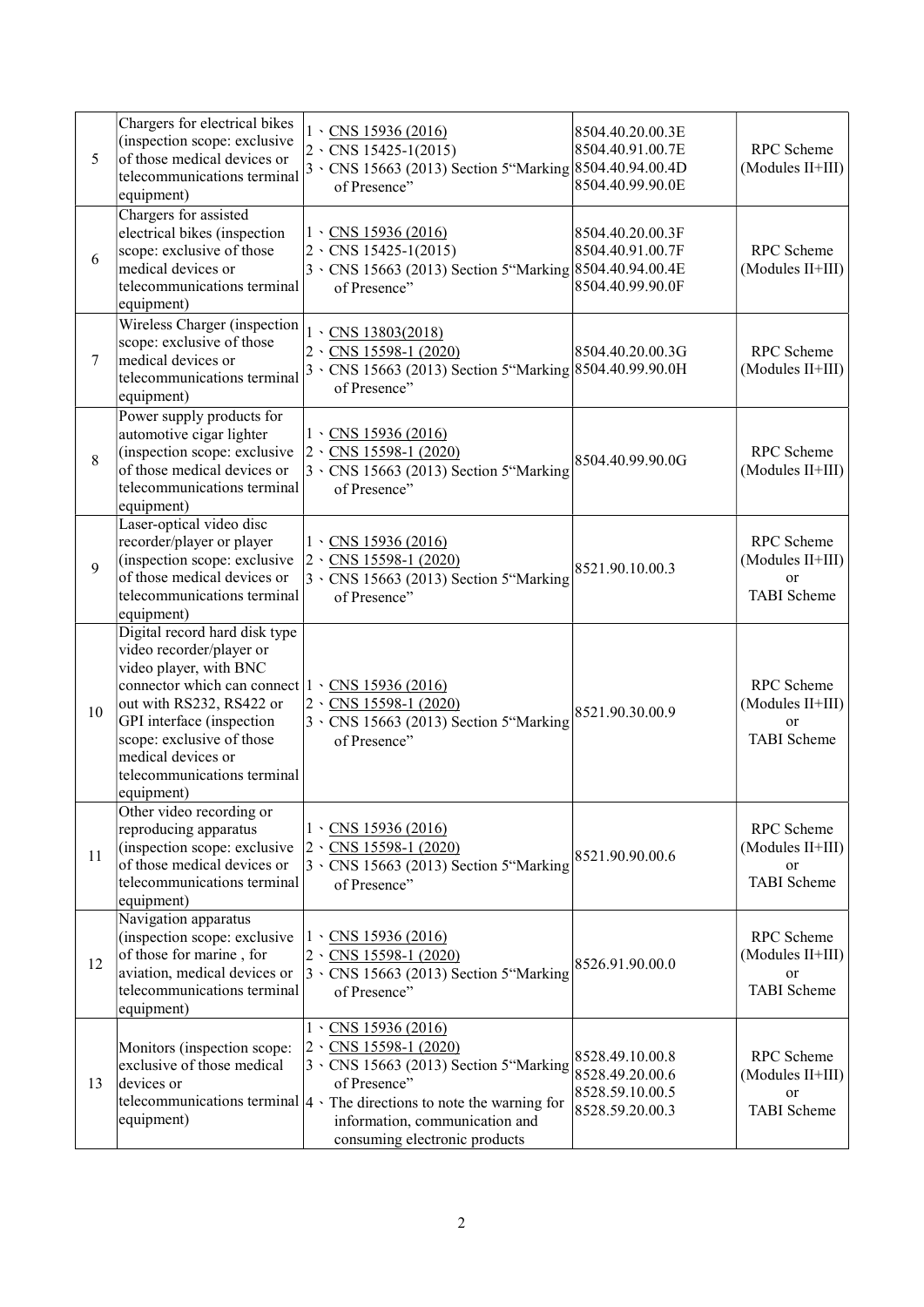| 14 | Head-mounted monitors<br>(inspection scope: exclusive<br>of those medical devices or<br>equipment)                                                                                                             | $1 \cdot$ CNS 15936 (2016)<br>$2 \cdot$<br>CNS 15598-1 (2020)<br>3 \CNS 15663 (2013) Section 5"Marking 8528.59.10.00.5A<br>of Presence"<br>telecommunications terminal $ 4 \cdot$ The directions to note the warning for<br>information, communication and<br>consuming electronic products | 8528.49.10.00.8A<br>8528.49.20.00.6A<br>8528.59.20.00.3A<br>9504.50.00.10.0A<br>9504.50.00.19.1A<br>9504.50.00.90.3A<br>8528.62.00.10.0 | RPC Scheme<br>(Modules II+III)<br>or<br><b>TABI</b> Scheme                   |
|----|----------------------------------------------------------------------------------------------------------------------------------------------------------------------------------------------------------------|---------------------------------------------------------------------------------------------------------------------------------------------------------------------------------------------------------------------------------------------------------------------------------------------|-----------------------------------------------------------------------------------------------------------------------------------------|------------------------------------------------------------------------------|
| 15 | Projectors (inspection scope:<br>exclusive of those medical<br>devices or<br>telecommunications terminal<br>equipment)                                                                                         | $1 \cdot$ CNS 15936 (2016)<br>$2 \cdot$ CNS 15598-1 (2020)<br>3 \ CNS 15663 (2013) Section 5"Marking al projectors)<br>of Presence"                                                                                                                                                         | 8528.62.00.20.8<br>8528.62.00.90.3<br>8528.69.10.00.3A(intern<br>8528.69.10.00.3B(extern<br>al projectors)<br>8528.69.20.00.1           | RPC Scheme<br>(Modules II+III)<br>or<br>TABI Scheme                          |
| 16 | Video tuners (having digital<br>terrestrial television<br>reception capability.<br>Excluding those for only<br>vehicle use or computer use,<br>medical devices or<br>telecommunications terminal<br>equipment) | $1 \cdot$ CNS 15936 (2016)<br>$2 \cdot$ CNS 15598-1 (2020)<br>$3 \cdot$ CNS 14972(2016)<br>4 \ CNS 15663 (2013) Section 5 "Marking<br>of Presence"                                                                                                                                          | 8528.71.10.00.9                                                                                                                         | <b>RPC</b> Scheme<br>(Modules II+III)<br><sub>or</sub><br><b>TABI</b> Scheme |
| 17 | Network media players<br>(inspection scope: exclusive<br>of those medical devices or<br>telecommunications terminal<br>equipment)                                                                              | $1 \cdot$ CNS 15936 (2016)<br>$2 \cdot$ CNS 15598-1 (2020)<br>3 \ CNS 15663 (2013) Section 5 "Marking<br>of Presence"                                                                                                                                                                       | 8528.71.20.00.7A<br>(Wired network media<br>players)<br>8528.71.20.00.7C<br>(wireless network media<br>players)<br>8528.71.91.00.1      | RPC Scheme<br>(Modules II+III)<br><sub>or</sub><br><b>TABI</b> Scheme        |
| 18 | Video tuners with network<br>function (only device for<br>wireless TV reception<br>function, exclude car use or<br>computer use, medical<br>devices or<br>telecommunications terminal<br>equipment)            | $1 \cdot$ CNS 15936 (2016)<br>$2 \cdot$ CNS 15598-1 (2020)<br>$3 \cdot$ CNS 14972(2016)<br>4 \ CNS 15663 (2013) Section 5"Marking<br>of Presence"                                                                                                                                           | 8528.71.20.00.7B                                                                                                                        | RPC Scheme<br>(Modules II+III)<br><sub>or</sub><br><b>TABI</b> Scheme        |
| 19 | Televisions (inspection<br>scope: exclusive of those<br>medical devices or<br>telecommunications terminal<br>equipment)                                                                                        | $\cdot$ CNS 15936 (2016)<br>$\overline{2}$<br>CNS 15598-1 (2020)<br>CNS 14972(2016)<br>$3 \cdot$<br>4 \ CNS 15663 (2013) Section 5 "Marking<br>of Presence"<br>5 \ The directions to note the warning for<br>information, communication and<br>consuming electronic products                | 8528.72.00.00.0<br>8528.73.00.00.9                                                                                                      | RPC Scheme<br>(Modules II+III)<br><sub>or</sub><br><b>TABI</b> Scheme        |
| 20 | Language learning machine<br>(inspection scope: exclusive<br>of those medical devices or<br>telecommunications terminal<br>equipment)                                                                          | $1 \cdot$ CNS 15936 (2016)<br>CNS 15598-1 (2020)<br>$2 \cdot$<br>3 \ CNS 15663 (2013) Section 5"Marking<br>of Presence"                                                                                                                                                                     | 8543.70.95.00.9<br>8543.70.99.90.6B<br>8543.70.99.90.6C                                                                                 | RPC Scheme<br>(Modules II+III)<br><sub>or</sub><br><b>TABI</b> Scheme        |
| 21 | magnetic tape-type video<br>tape recorder/player<br>(inspection scope: exclusive<br>of those medical devices or<br>telecommunications terminal<br>equipment)                                                   | $1 \cdot$ CNS 15936 (2016)<br>$2 \cdot$<br>CNS 15598-1 (2020)<br>3 \CNS 15663 (2013) Section 5"Marking 8521.10.22.00.6<br>of Presence"                                                                                                                                                      | 8521.10.12.00.8<br>8521.10.19.00.1<br>8521.10.29.00.9                                                                                   | Declaration of<br>Conformity                                                 |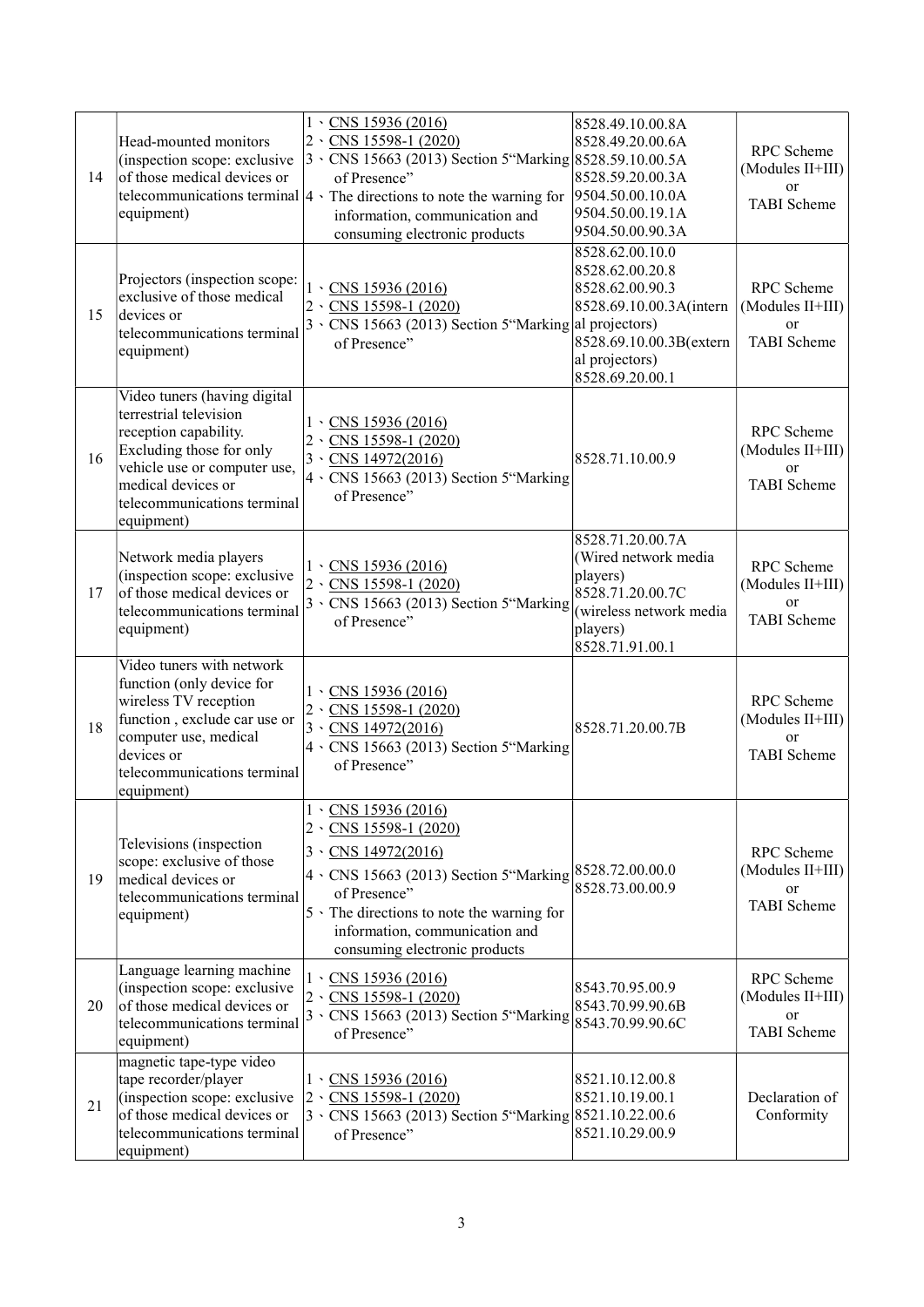|  | Pocket-size radio cassette  |                                                |                 |                              |
|--|-----------------------------|------------------------------------------------|-----------------|------------------------------|
|  | players (inspection scope:  | $ 1 \cdot$ CNS 15936 (2016)                    | 8527.12.00.00.4 | Declaration of<br>Conformity |
|  | exclusive of those medical  | $ 2 \cdot$ CNS 15598-1 (2020)                  |                 |                              |
|  | devices or                  | $ 3 \cdot$ CNS 15663 (2013) Section 5 "Marking |                 |                              |
|  | telecommunications terminal | of Presence"                                   |                 |                              |
|  | equipment)                  |                                                |                 |                              |

# Description of the three kinds of conformity assessment procedures

#### 1. Registration of Product Certification (RPC) Scheme: Modules II+III

Under the II+III combination of modules used in this scheme, domestic manufacturers or importers must have their products type-tested in advance (Module II) by the BSMI or BSMI-designated testing laboratories before applying for registration of their products. Manufacturers or importers will also be required to ensure by declaration (Module III, conformity-to-type declaration) that all products made at their manufacturing facilities or imported are in conformity with the prototypes submitted for type-test at Module II stage.

## 2. Type-Approved Batch Inspection (TABI) Scheme

Under this procedure, manufacturers or importers shall have their products type-tested by the BSMI or BSMI-designated testing laboratories, and file an application for Type Approval to the BSMI or its branches.

After manufacturers or importers obtain a Type Approval certificate, they are required to file an application for batch inspection to the BSMI each time before their products are released from the production premises or arrive at the port of entry. The BSMI will then review the application and the related documents while additional samples may be required for further testing if it is deemed necessary.

After the products have passed the inspection, they will be allowed to use the Commodity Inspection Mark with the letter 'T' and the identification number given by the BSMI. The application fee for the Type Approval is NT\$3,500, and a Type Approval certificate is valid for three years. The fees for type testing vary by products and depend on the fee policies of the testing laboratories.

## 3. Declaration of Conformity (DoC) Scheme

The manufacturer or importer shall obtain testing report from the BSMI-designated laboratories, prepare relevant technical documents, and shall draw up a Declaration of Conformity. Both the technical documents and Declaration of Conformity shall be kept by the manufacturer or importer for an applicable period.

The manufacturer or importer shall apply to the BSMI or its branch for registration and a registration number for the DoC marking.

The DoC marking printed by the manufacturer or importer must be affixed to the body of the products.

# 4. Further information about the three schemes is also available on the BSMI website at https://www.bsmi.gov.tw/wSite/lp?ctNode=9768&CtUnit=4132&BaseDSD=7&mp=2

Locations to apply for Registration of Product Certification or Type-Approved Batch Inspection: The BSMI or its branches.

#### Time required for Registration of Product Certification:

14 working days. (This period does not include the time for corrective actions by the applicant due to deficiencies in the documents or samples. Extra seven working days may be required if additional tests are required.)

#### Related requirements:

1. The revised inspection standards listed in the table will come into force on the date of announcement and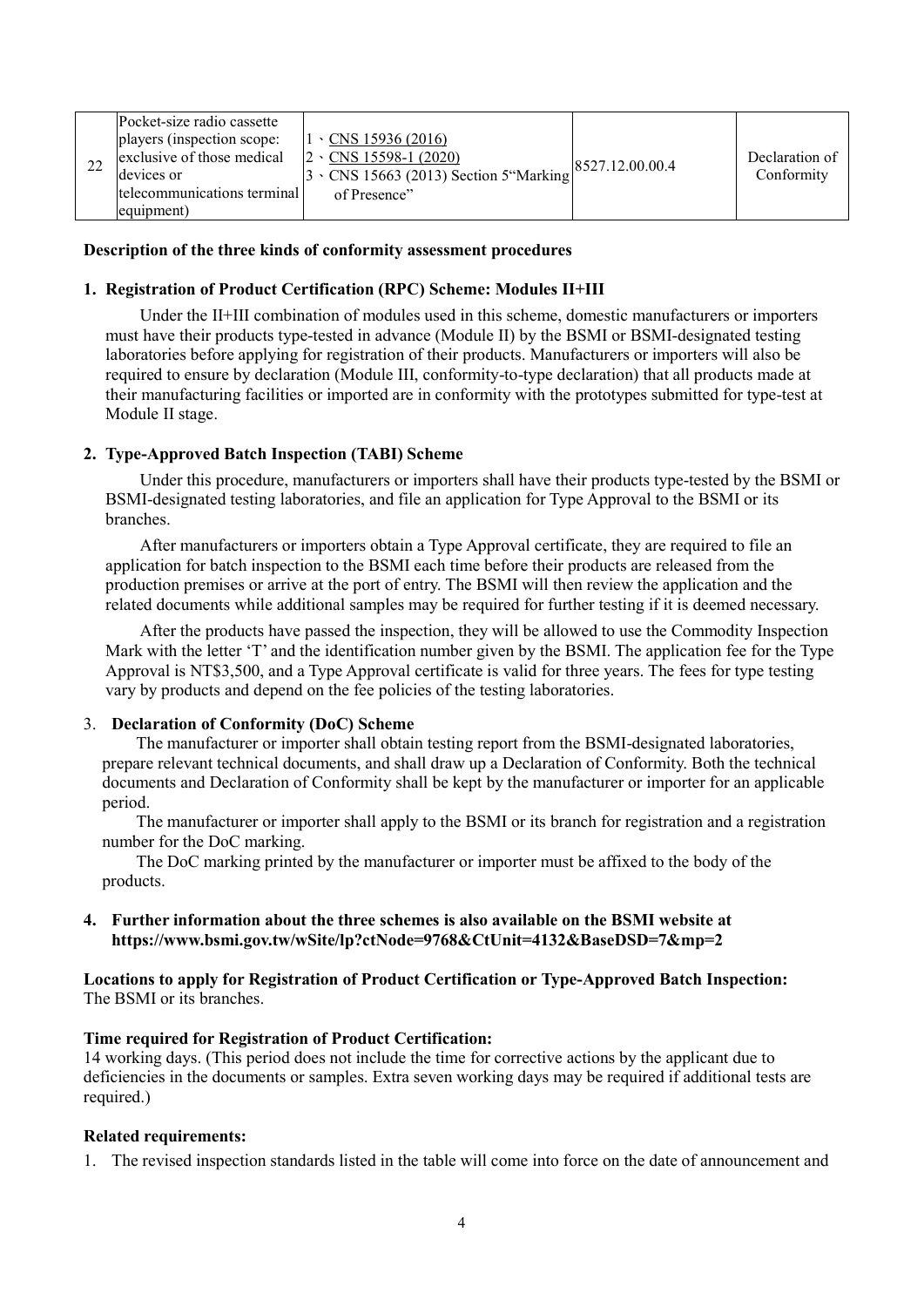the current inspection standards will become invalid from 1 January 2024.

- 2. The applicable inspection schemes of item 16 image tuners and item 20 language learning machines are changed to RPC or TABI, the other commodities inspection schemes remain unchanged. For a commodity described in a declaration of conformity, declaration of conformity will be invalid from 1 January 2025 if declaration of conformity are not updated according to the revised inspection standards before 31 December 2024.
- 3. Rechargeable electric pencil sharpener will be subject to mandatory inspection from 1 January 2024.
- 4. Sections 4.1, 4.2.3 and 4.3.5 of CNS 15425-1: 2015 are not applicable to chargers for electrical bicycles and assisted bicycles use.
- 5. For the language learning machines, remove the reference C.C.C Codes 8543.70.53.00.9, 8543.70.93.00.1 8543.70.94.00.0 and import regulation codes C02.
- 6. The video tuners (having digital terrestrial television reception capability. Excluding those for only vehicle use or computer use, medical devices or telecommunications terminal equipment) of the listed products will be implemented border control since 1 January 2024, and its import regulation codes will be  $CO<sub>2</sub>$
- 7. Except for battery charger for computer, communication and consumer electronics, wireless charger and power supply products for automotive cigar lighter, the inspection standard CNS 15598-1: 2020 is applicable for the product with AC power, rechargeable lithium batteries, or additional power conversion devices.
- 8. For the listed products use button-type batteries to provide power, they shall comply with the relevant provisions of the CNS 15598-1 standard for button-type batteries.
- 9. The listed products with personal music players features must comply with section 10.6 of CNS 15598-1.
- 10. The listed products with electronic displays features must comply with the provisions of section 7.2 of CNS 15598-1.
- 11. For the requirement of Section 5 "Marking of presence" of CNS 15663, the certificate holders of the commodities shall clearly mark the presence condition of the restricted substances on the body, packages, stickers, or the instruction books of the commodities. Those who utilize website as a means to announce the presence condition of the restricted substances of the commodities shall clearly mark the website address on the body, packages, stickers, or the instruction books of the commodities, instead.
- 12. The Commodity Inspection Mark:
- (1) The Commodity Inspection Mark shall be printed by the certificate holders. The identification number of the Commodity Inspection Mark consists of "Letter (R or T)," "Designated Code (five digits)" and the presence conditions of the restricted substance (e.g., RoHS or RoHS (XX,XX)).
- (2) The identification number shall be placed below or to the right of the graphic symbol and the presence conditions of the restricted substance shall be indicated in the second row.
- (3) The size of the Mark can be applied proportionally on a prominent location of the commodities. The Mark shall use materials that are not easily altered, and the content shall be in a clearly identifiable and indelible form affixed permanently to the commodity.
- (4) For RPC scheme, the examples of the Commodity Inspection Mark are listed below:



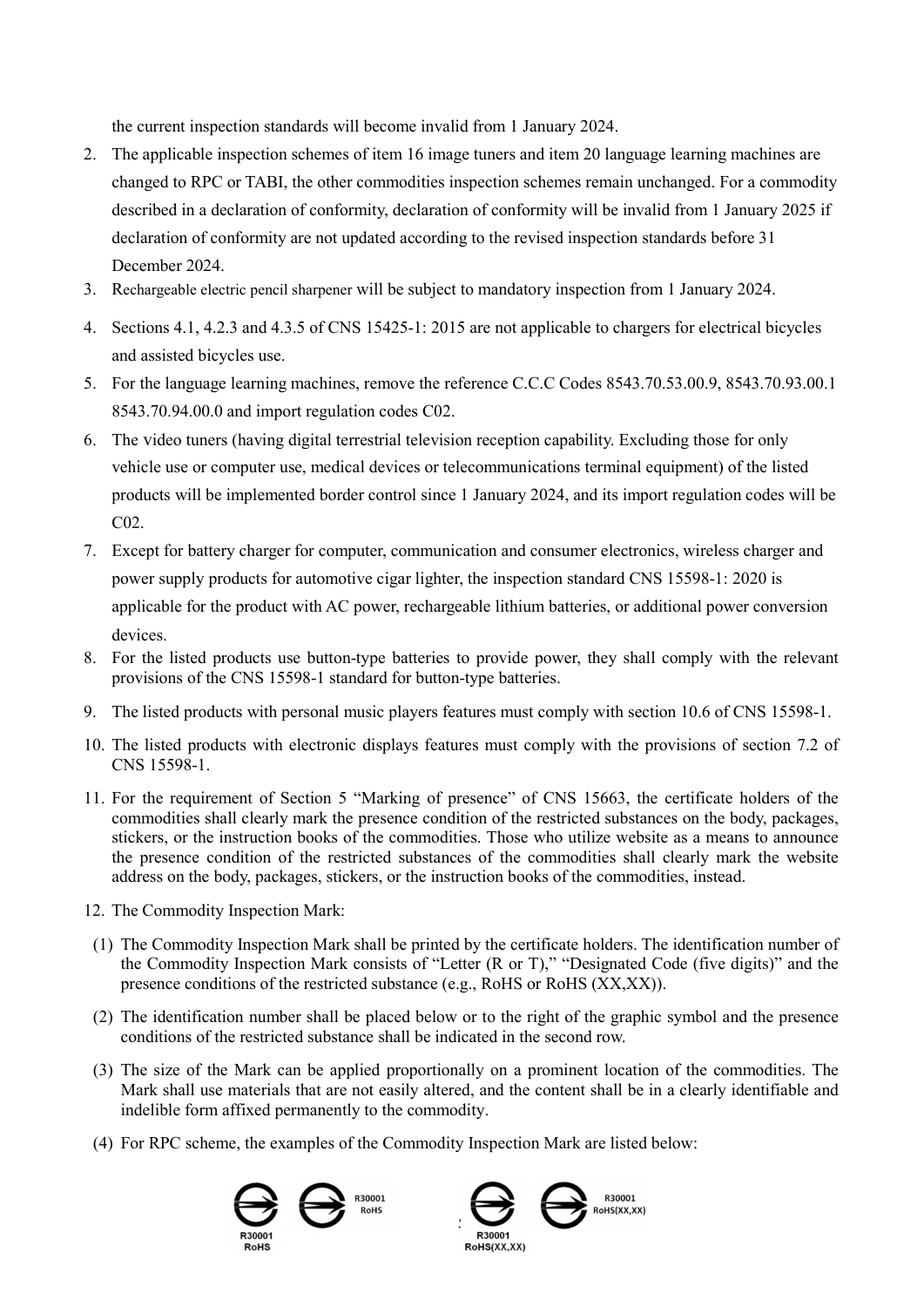(5) For TABI scheme, the examples of the Commodity Inspection Mark are listed below:



(6) "RoHS" indicates the content of restricted substance(s), other than exemptions stated in CNS 15663, does not exceed the reference percentage value of presence condition.

"RoHS  $(XX,XX)$ " indicates the content of restricted substance(s) (element XX, element XX, ...), other than exemptions stated in CNS 15663, exceeds the reference percentage value of presence condition.

The restricted substances: indicates Pb, Cd, Hg,  $Cr^{+6}$ , PBB, and PBDE.

Example:

- RoHS (Pb): indicates that the Pb percentage content in certain parts of the commodity exceeds the reference percentage value of presence condition.
- RoHS (Cd,  $Cr^{+6}$ , PBB): indicates that the Cd,  $Cr^{+6}$ , and PBB percentage content in certain parts of the commodity exceed the reference percentage value of presence condition respectively.
- 13. The C.C.C. Code listed in the table are used for reference only. The commodity shall still comply with the requirements before entering into the market, even though its C.C.C. Code is identified differently by the Customs Administration, Ministry of Finance or Bureau of Foreign Trade, Ministry of Economic Affairs.
- 14. The inspection standards of the commodities listed in the table shall be the version published in this announcement. If any updated version is available, the BSMI shall publish the implementation date of the updated version in further announcements.
- 15. Commodities with combined features or multifunctional products shall comply with the respective inspection standards.
- 16. The medical equipment described in the table indicates the medical equipment regulated under the Pharmaceutical Affairs Act.
- 17. The telecommunications terminal equipment mentioned in the table is the telecommunications terminal equipment regulated under in the Telecommunications Act.
- 18. The listed commodities that have obtained the vehicle safety testing report issued by the certification institutions authorized by the Ministry of Transportation and Communications are not within the scope of the inspection items required by the BSMI.